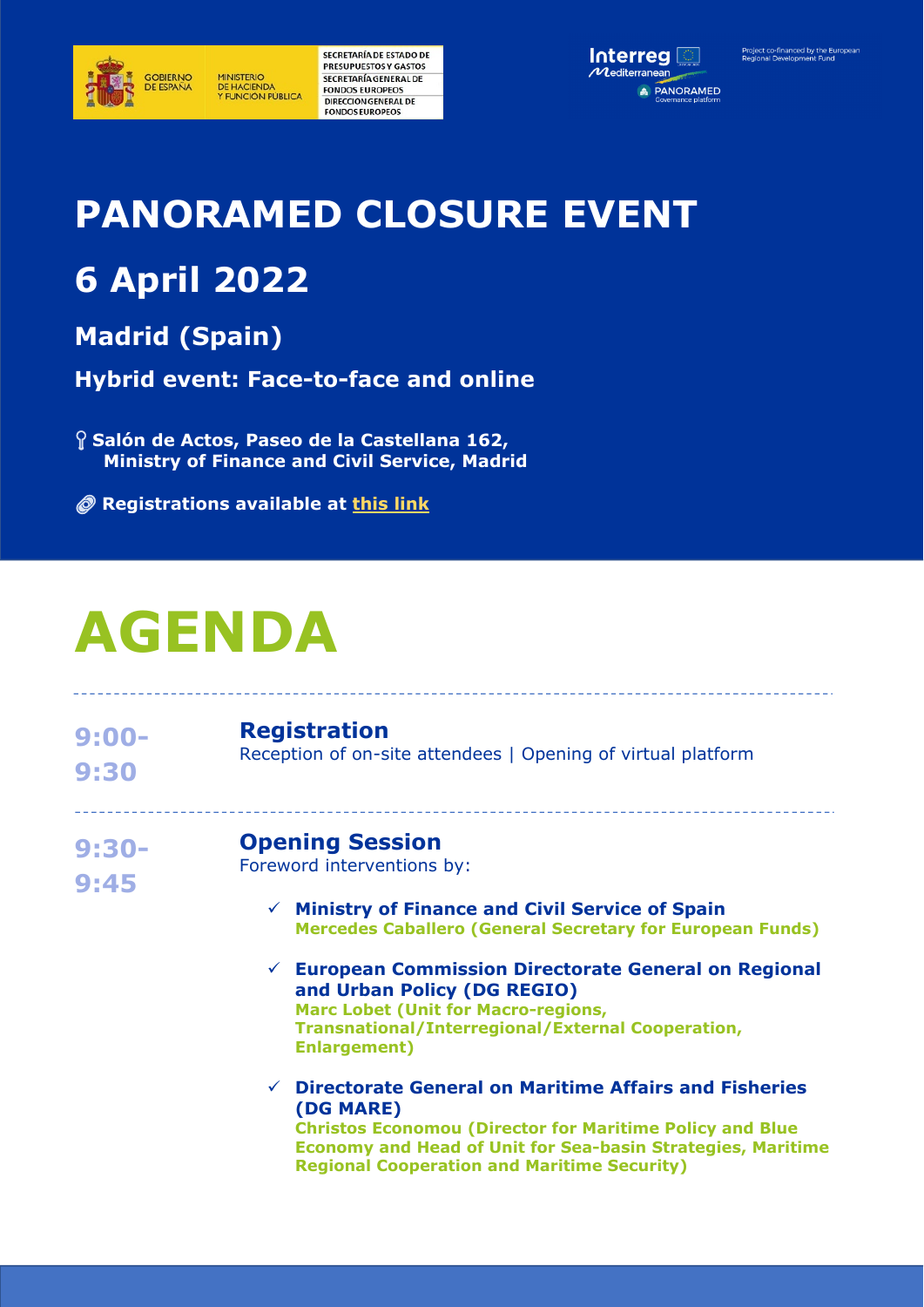



### **9:45- 10:30**

#### **Session 1 PANORAMED delivering concrete and tangible results for a better governance in the Mediterranean**

**Moderator (Sessions 1-4): Javier Fernández, ECORYS Spain** 

- **PANORAMED: The end of the Journey Emilio Canda (PANORAMED Lead Partner, Ministry of Finance and Civil Service of Spain)**
- **Governance in the Mediterranean: Why PANORAMED and Future Lydwine Lafontaine (INTERREG EURO MED Programme)**
- **PANORAMED observed from a wider perspective as a useful example of promoting a better governance in the MED Alessandra Sensi (Union for the Mediterranean Secretariat)**

**10:30- 11:30**

#### **Session 2**

**How did PANORAMED contribute towards better policies in the region?** 

 **Panoramed on Global Governance (The MED Positioning Paper and The Panoramed Dialogues) George Alexakis Regional Councilor for European and International Affairs (Crete Region)** 

**Stavroula Pelekasi (Greece)** 

- **How has PANORAMED been influencing public policies in the Mediterranean? Véronique Ceaux (PACA Region)**
- **Panel: PANORAMED Key Policy Papers on Tourism, Maritime Surveillance and Innovation: An efficient tool to feed the debate in the whole region**

PANORAMED Thematic Groups

- o Coastal and Maritime Tourism **Mislav Kovac (Croatia) and Manuela Bigi (Tuscany Region)**
- o Maritime Surveillance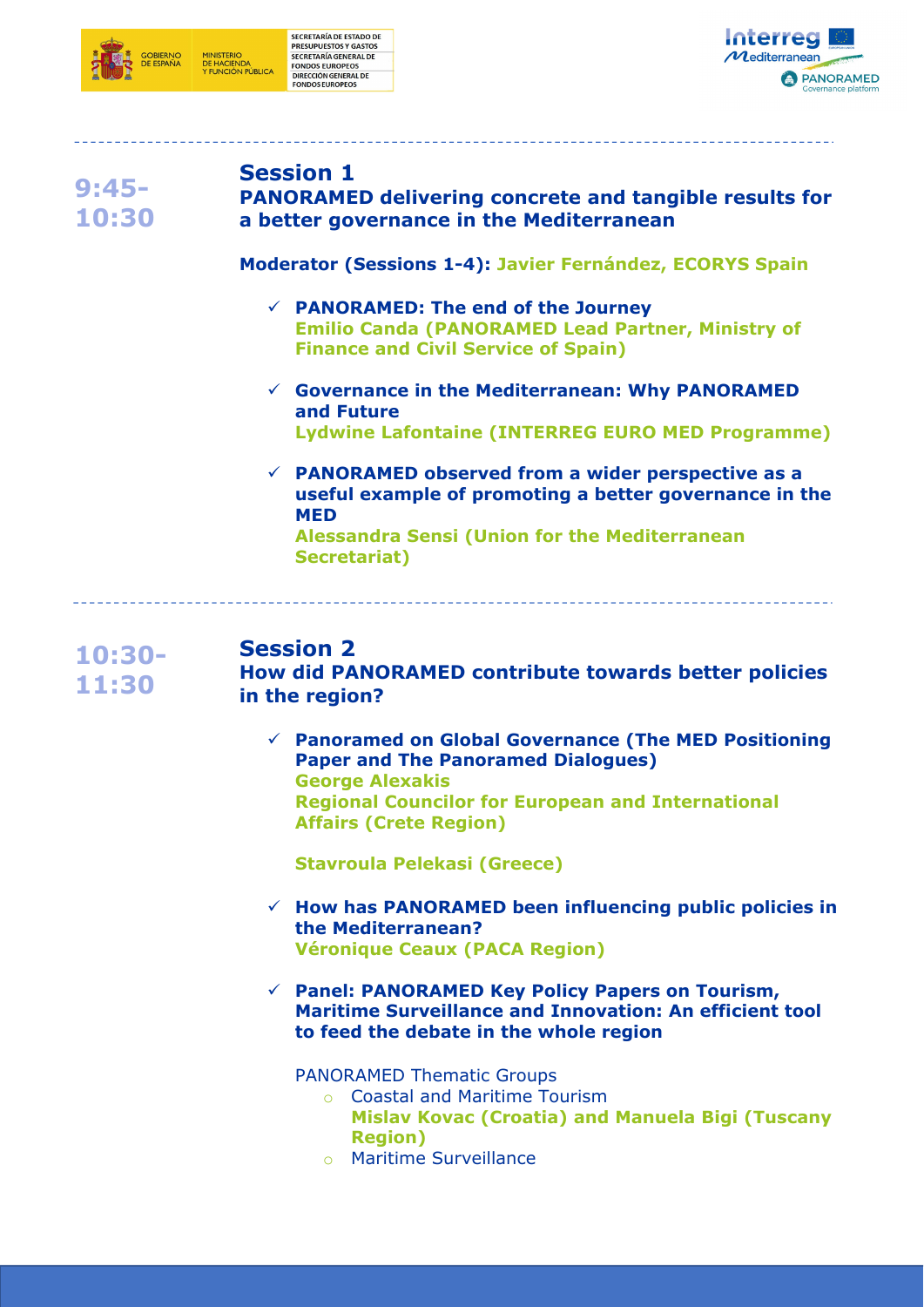



#### **Alexis Blum (Secrétariat Général de la Mer France)**

- o Innovation
- **Tatiana Fernandez (Catalonia Region)**
- 
- **11:30- Coffee break**
- **12:00**

#### **12:00- Session 3**

#### **13:00 Strategic Projects: Pioneering the process for a better governance in the Mediterranean**

Showcasing sessions on the aspects of:

- Key results
- Innovative aspects
- Replicability and capitalisation of results possibilities

#### **SPs on Coastal and Maritime Tourism**

- $\checkmark$  **BESTMED** overcoming seasonality and the lack of effective cooperation among tourism actors **Julia Saiz-Pardo (El Legado Andalusí Andalusian Public Foundation)**
- **SMARTMED**  empowering the Mediterranean for SMART **Tourism Maria Garcies (CPMR)**

#### **SPs on Maritime Surveillance**

- $\checkmark$  **SHAREMED** sharing and enhancing capabilities to address environmental threats in Mediterranean Sea **Cosimo Solidoro (OGS – Italian National Institute of Oceanography and Applied Geophysics)**
- **MEDOSMOSIS**  Mediterranean governance for Strategic Maritime Surveillance and Safety issues **Emilio García Ladona (Consejo Superior de Investigaciones Científicas – CSIC)**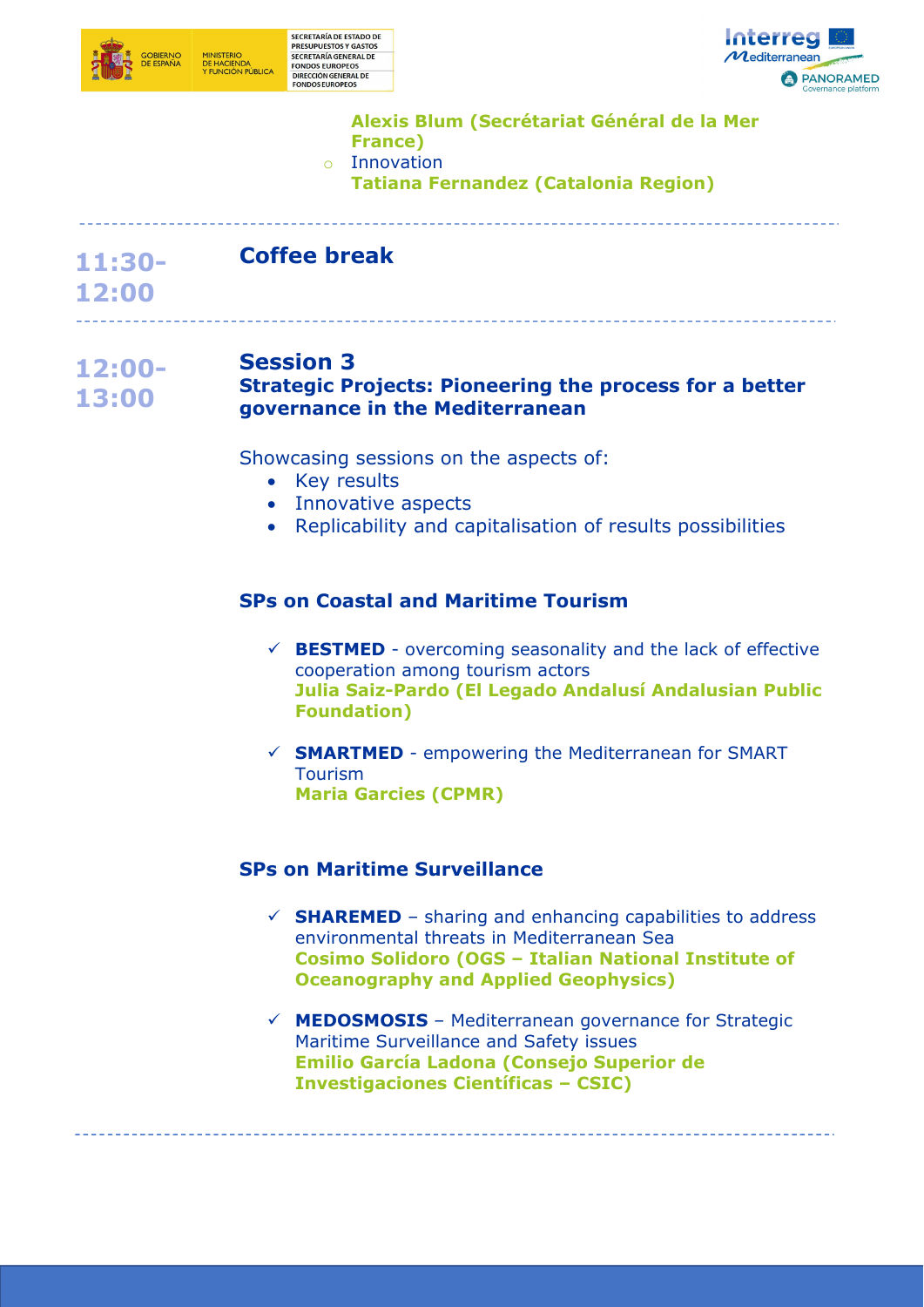



#### **13:00- 14:00**

#### **Lunch & networking**

#### **14:00- 14:30 Session 3 (follow up) Strategic Projects: Pioneering the process for a better governance in the Mediterranean**

#### **SPs on Innovation**

- $\checkmark$  **B-BLUE** creating the blue biotechnology community, connecting research and business **Cristian Chiavetta (ENEA-Italian National Agency for New Technologies, Energies and Sustainable Economic Development)**
- $\checkmark$  **BLUE BIO MED** building and sharing a common knowledge on the blue bioeconomy **Stefano Valentini (ART-ER Emilia-Romagna)**

**14:30- 15:15** 

#### **Session 4 Wrap-up discussions**

- **Wrapping up discussion on Tourism** 
	- $\checkmark$  Sustainable Tourism Interreg MED Horizontal Project **Josep Rodriguez (Barcelona Provincial Council)**
	- $\checkmark$  Panoramed Thematic Group on Tourism **Mislav Kovac (Croatia) and Manuela Bigi (Tuscany Region)**
	- Strategic Projects: **Natalija Havidić (SMARTMED - Ministry of Tourism and Sport, Croatia)** (same representatives for BESTMED)
- **Wrapping up discussion on Maritime Surveillance** 
	- **Alexis Blum (Secrétariat Général de la Mer, France)**
	- $\checkmark$  Strategic Projects (same representatives)
- **Wrapping up discussion on Innovation, in the context of the Innovation Alliance** 
	- $\checkmark$  Interreg MED Blue Growth Community (BGC)